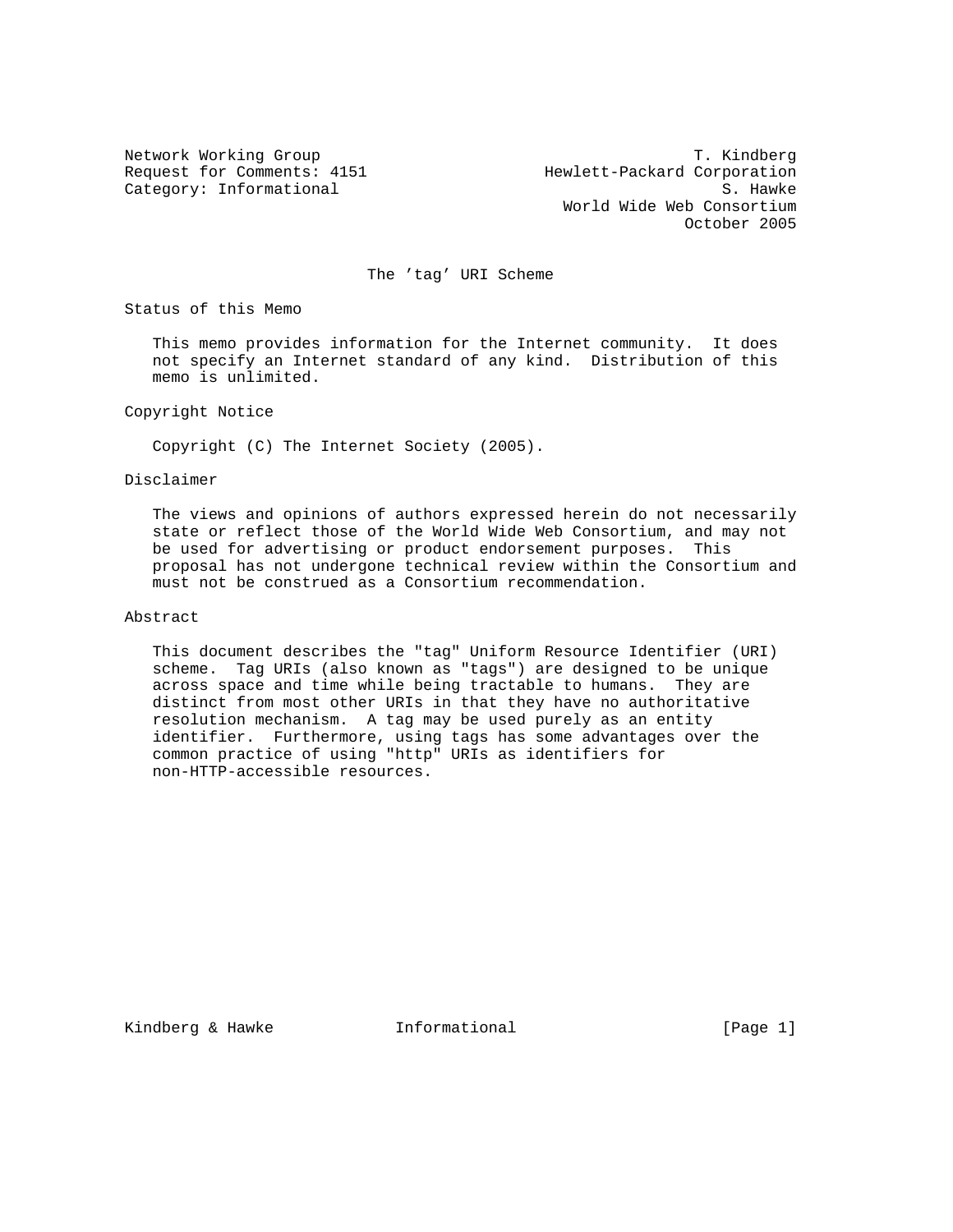Table of Contents

| 1.2. Further Information and Discussion of this Document $\dots \dots$ |
|------------------------------------------------------------------------|
|                                                                        |
|                                                                        |
|                                                                        |
|                                                                        |
|                                                                        |
|                                                                        |
|                                                                        |
|                                                                        |
|                                                                        |
|                                                                        |

## 1. Introduction

 A tag is a type of Uniform Resource Identifier (URI) [1] designed to meet the following requirements:

- 1. Identifiers are likely to be unique across space and time, and come from a practically inexhaustible supply.
- 2. Identifiers are relatively convenient for humans to mint (create), read, type, remember etc.
- 3. No central registration is necessary, at least for holders of domain names or email addresses; and there is negligible cost to mint each new identifier.
- 4. The identifiers are independent of any particular resolution scheme.

 For example, the above requirements may apply in the case of a user who wants to place identifiers on their documents:

- a. The user wants to be reasonably sure that the identifier is unique. Global uniqueness is valuable because it prevents identifiers from becoming unintentionally ambiguous.
- b. The identifiers should be tractable to the user, who should, for example, be able to mint new identifiers conveniently, to memorise them, and to type them into emails and forms.
- c. The user does not want to have to communicate with anyone else in order to mint identifiers for their documents.

Kindberg & Hawke **Informational Example 1** [Page 2]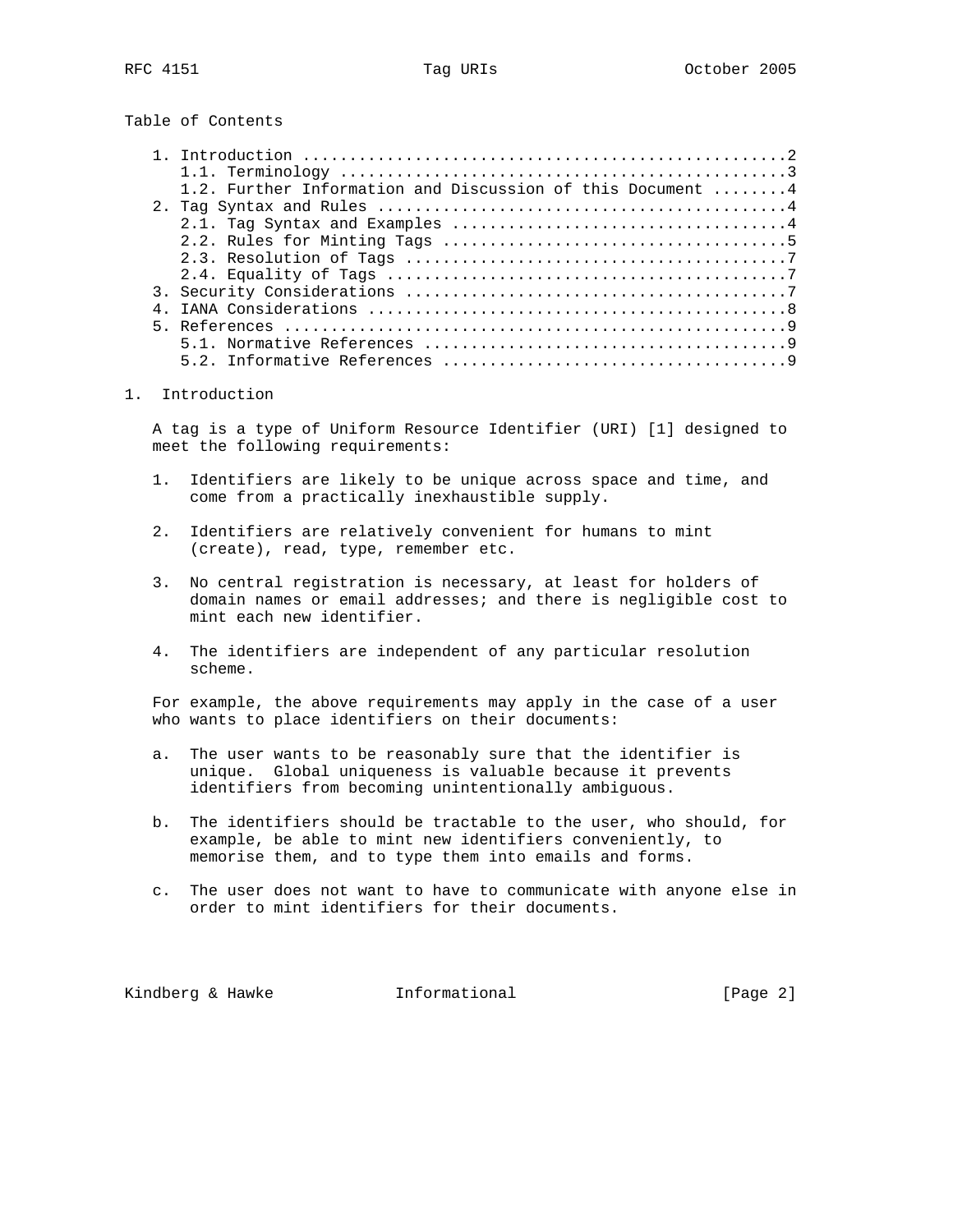d. The user wants to avoid identifiers that might be taken to imply the existence of an electronic resource accessible via a default resolution mechanism, when no such electronic resource exists.

 Existing identification schemes satisfy some, but not all, of the requirements above. For example:

UUIDs [5], [6] are hard for humans to read.

 OIDs [7], [8] and Digital Object Identifiers [9] require entities to register as naming authorities, even in cases where the entity already holds a domain name registration.

 URLs (in particular, "http" URLs) are sometimes used as identifiers that satisfy most of the above requirements. Many users and organisations have already registered a domain name, and the use of the domain name to mint identifiers comes at no additional cost. But there are drawbacks to URLs-as-identifiers:

- o An attempt may be made to resolve a URL-as-identifier, even though there is no resource accessible at the "location".
- o Domain names change hands and the new assignee of a domain name can't be sure that they are minting new names. For example, if example.org is assigned first to a user Smith and then to a user Jones, there is no systematic way for Jones to tell whether Smith has already used a particular identifier such as http://example.org/9999.
- o Entities could rely on purl.org or a similar service as a (first-come, first-served) assigner of unique URIs; but a solution without reliance upon another entity such as the Online Computer Library Center (OCLC, which runs purl.org) may be preferable.

 Lastly, many entities -- especially individuals -- are assignees of email addresses but not domain names. It would be preferable to enable those entities to mint unique identifiers.

## 1.1. Terminology

 The key words "MUST", "MUST NOT", "REQUIRED", "SHALL", "SHALL NOT", "SHOULD", "SHOULD NOT", "RECOMMENDED", "MAY", and "OPTIONAL" in this document are to be interpreted as described in RFC 2119.

Kindberg & Hawke **Informational** [Page 3]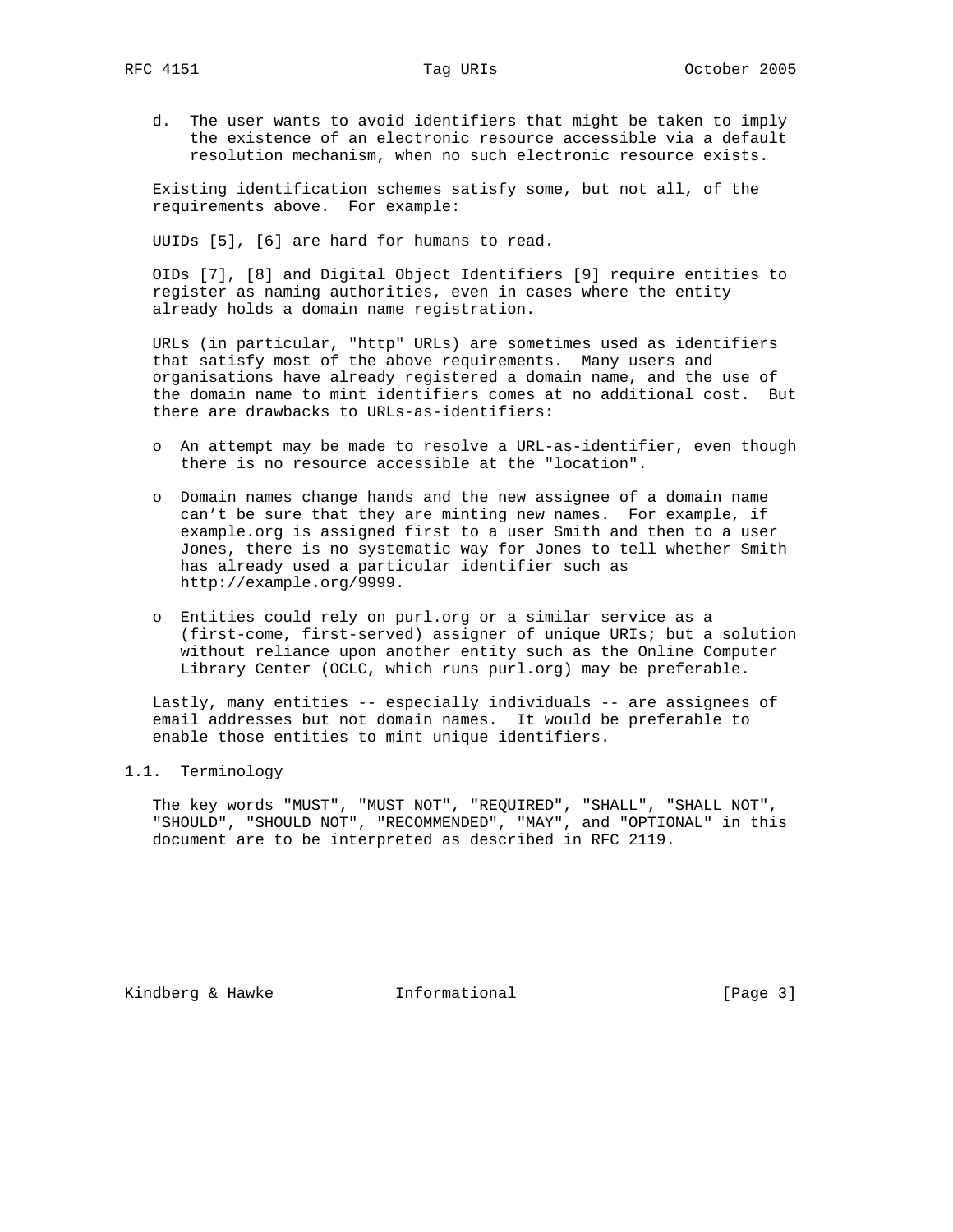1.2. Further Information and Discussion of this Document

 Additional information about the tag URI scheme -- motivation, genesis, and discussion -- can be obtained from http://www.taguri.org.

 Earlier versions of this document have been discussed on uri@w3.org. The authors welcome further discussion and comments.

2. Tag Syntax and Rules

 This section first specifies the syntax of tag URIs and gives examples. It then describes a set of rules for minting tags that is designed to make them unique. Finally, it discusses the resolution and comparison of tags.

2.1. Tag Syntax and Examples

The general syntax of a tag URI, in ABNF [2], is:

tagURI = "tag:" taggingEntity ":" specific [ "#" fragment ]

Where:

```
 taggingEntity = authorityName "," date
 authorityName = DNSname / emailAddress
date = year ["-" month ["-" day]]
 year = 4DIGIT
 month = 2DIGIT
 day = 2DIGIT
 DNSname = DNScomp *( "." DNScomp ) ; see RFC 1035 [3]
 DNScomp = alphaNum [*(alphaNum /"-") alphaNum]
 emailAddress = 1*(alphaNum /"-"/"."/"_") "@" DNSname
 alphaNum = DIGIT / ALPHA
specific = *( pchar / "/" / "?" ) ; pchar from RFC 3986 [1]
fragment = *(\text{pchar} / "/" / "?") ; same as RFC 3986 [1]
```
 The component "taggingEntity" is the name space part of the URI. To avoid ambiguity, the domain name in "authorityName" (whether an email address or a simple domain name) MUST be fully qualified. It is RECOMMENDED that the domain name should be in lowercase form. Alternative formulations of the same authority name will be counted as distinct and, hence, tags containing them will be unequal (see Section 2.4). For example, tags beginning "tag:EXAMPLE.com,2000:" are never equal to those beginning "tag:example.com,2000:", even though they refer to the same domain name.

Kindberg & Hawke **Informational Example 1** [Page 4]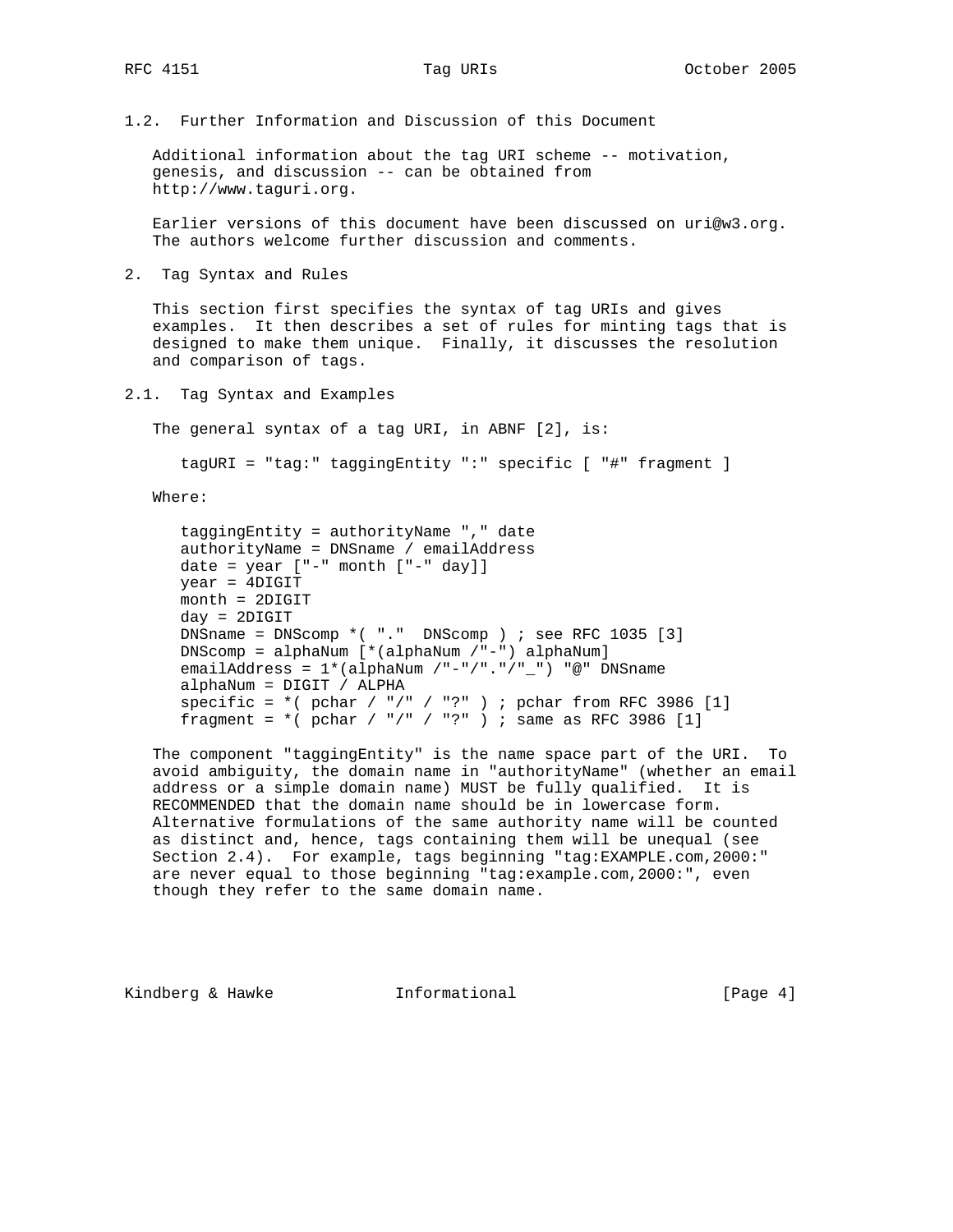Authority names could, in principle, belong to any syntactically distinct namespaces whose names are assigned to a unique entity at a time. Those include, for example, certain IP addresses, certain MAC addresses, and telephone numbers. However, to simplify the tag scheme, we restrict authority names to domain names and email addresses. Future standards efforts may allow use of other authority names following syntax that is disjoint from this syntax. To allow for such developments, software that processes tags MUST NOT reject them on the grounds that they are outside the syntax defined above.

 The component "specific" is the name-space-specific part of the URI: it is a string of URI characters (see restrictions in syntax specification) chosen by the minter of the URI. Note that the "specific" component allows for "query" subcomponents as defined in RFC 3986 [1]. It is RECOMMENDED that specific identifiers should be human-friendly.

 Tag URIs may optionally end in a fragment identifier, in accordance with the general syntax of RFC 3986 [1].

 In the interests of tractability to humans, tags SHOULD NOT be minted with percent-encoded parts. However, the tag syntax does allow percent-encoded characters in the "pchar" elements (defined in RFC 3986 [1]).

Examples of tag URIs are:

 tag:timothy@hpl.hp.com,2001:web/externalHome tag:sandro@w3.org,2004-05:Sandro tag:my-ids.com,2001-09-15:TimKindberg:presentations:UBath2004-05-19 tag:blogger.com,1999:blog-555 tag:yaml.org,2002:int

2.2. Rules for Minting Tags

 As Section 2.1 has specified, each tag includes a "tagging entity" followed, optionally, by a specific identifier. The tagging entity is designated by an "authority name" -- a fully qualified domain name or an email address containing a fully qualified domain name - followed by a date. The date is chosen to make the tagging entity globally unique, exploiting the fact that domain names and email addresses are assigned to at most one entity at a time. That entity then ensures that it mints unique identifiers.

 The date specifies, according to the Gregorian calendar and UTC, any particular day on which the authority name was assigned to the tagging entity at 00:00 UTC (the start of the day). The date MAY be a past or present date on which the authority name was assigned at

Kindberg & Hawke **Informational Example 2** [Page 5]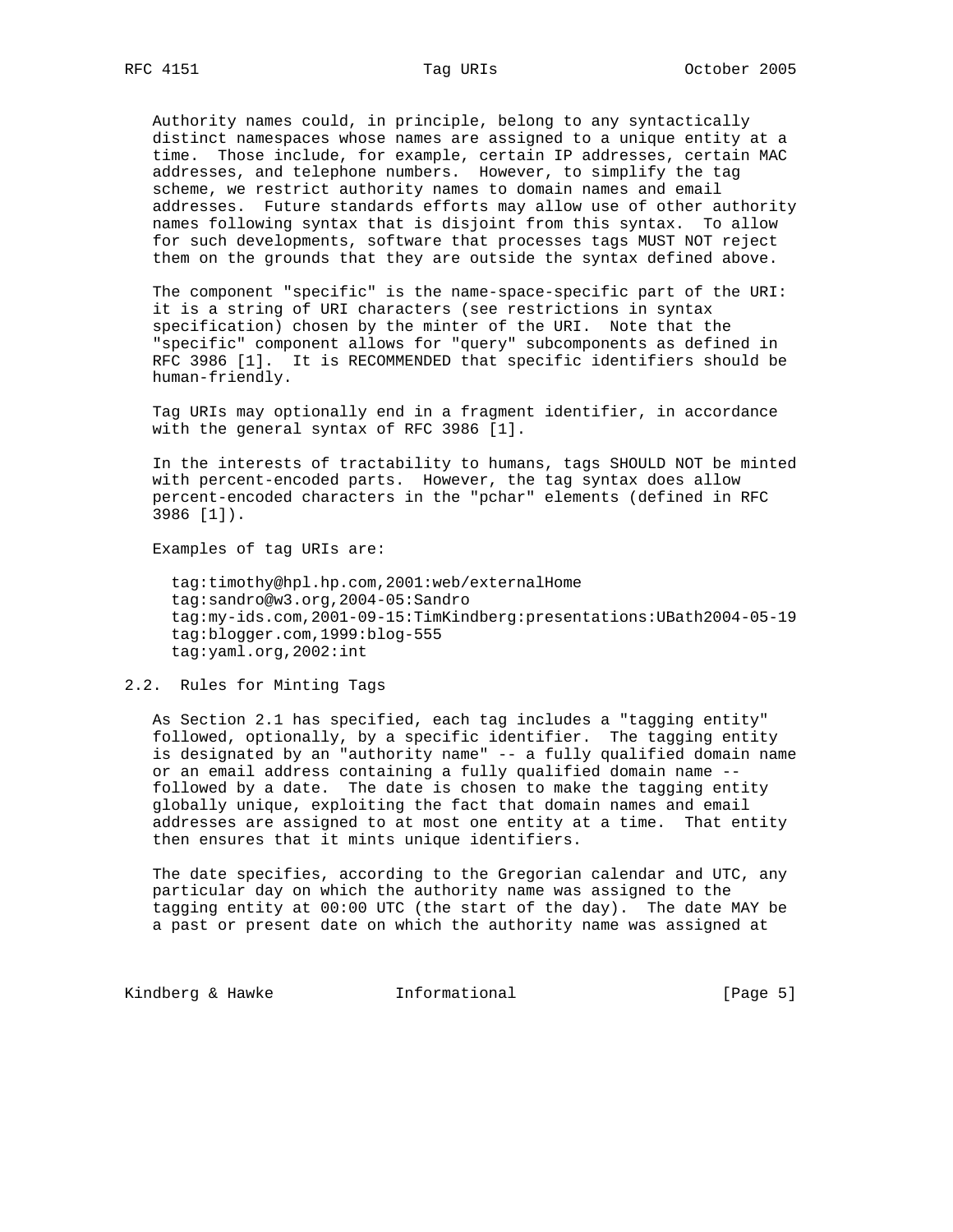that moment. The date is specified using one of the "YYYY", "YYYY-MM" and "YYYY-MM-DD" formats allowed by the ISO 8601 standard [4] (see also RFC 3339 [10]). The tag specification permits no other formats. Tagging entities MUST ascertain the date with sufficient accuracy to avoid accidentally using a date on which the authority name was not, in fact, assigned (many computers and mobile devices have poorly synchronised clocks). The date MUST be reckoned from UTC, which may differ from the date in the tagging entity's local timezone at 00:00 UTC. That distinction can generally be safely

 ignored in practice, but not on the day of the authority name's assignment. In principle it would otherwise be possible on that day for the previous assignee and the new assignee to use the same date and, thus, mint the same tags.

 In the interests of brevity, the month and day default to "01". A day value of "01" MAY be omitted; a month value of "01" MAY be omitted unless it is followed by a day value other than "01". For example, "2001-07" is the date 2001-07-01 and "2000" is the date 2000-01-01. All date formulations specify a moment (00:00 UTC) of a single day, and not a period of a day or more such as "the whole of July 2001" or "the whole of 2000". Assignment at that moment is all that is required to use a given date.

 Tagging entities should be aware that alternative formulations of the same date will be counted as distinct and, hence, tags containing them will be unequal. For example, tags beginning "tag:example.com,2000:" are never equal to those beginning "tag:example.com,2000-01-01:", even though they refer to the same date (see Section 2.4).

 An entity MUST NOT mint tags under an authority name that was assigned to a different entity at 00:00 UTC on the given date, and it MUST NOT mint tags under a future date.

 An entity that acquires an authority name immediately after a period during which the name was unassigned MAY mint tags as if the entity were assigned the name during the unassigned period. This practice has considerable potential for error and MUST NOT be used unless the entity has substantial evidence that the name was unassigned during that period. The authors are currently unaware of any mechanism that would count as evidence, other than daily polling of the "whois" registry.

 For example, Hewlett-Packard holds the domain registration for hp.com and may mint any tags rooted at that name with a current or past date when it held the registration. It must not mint tags, such as "tag:champignon.net,2001:", under domain names not registered to it. It must not mint tags dated in the future, such as

Kindberg & Hawke **Informational** [Page 6]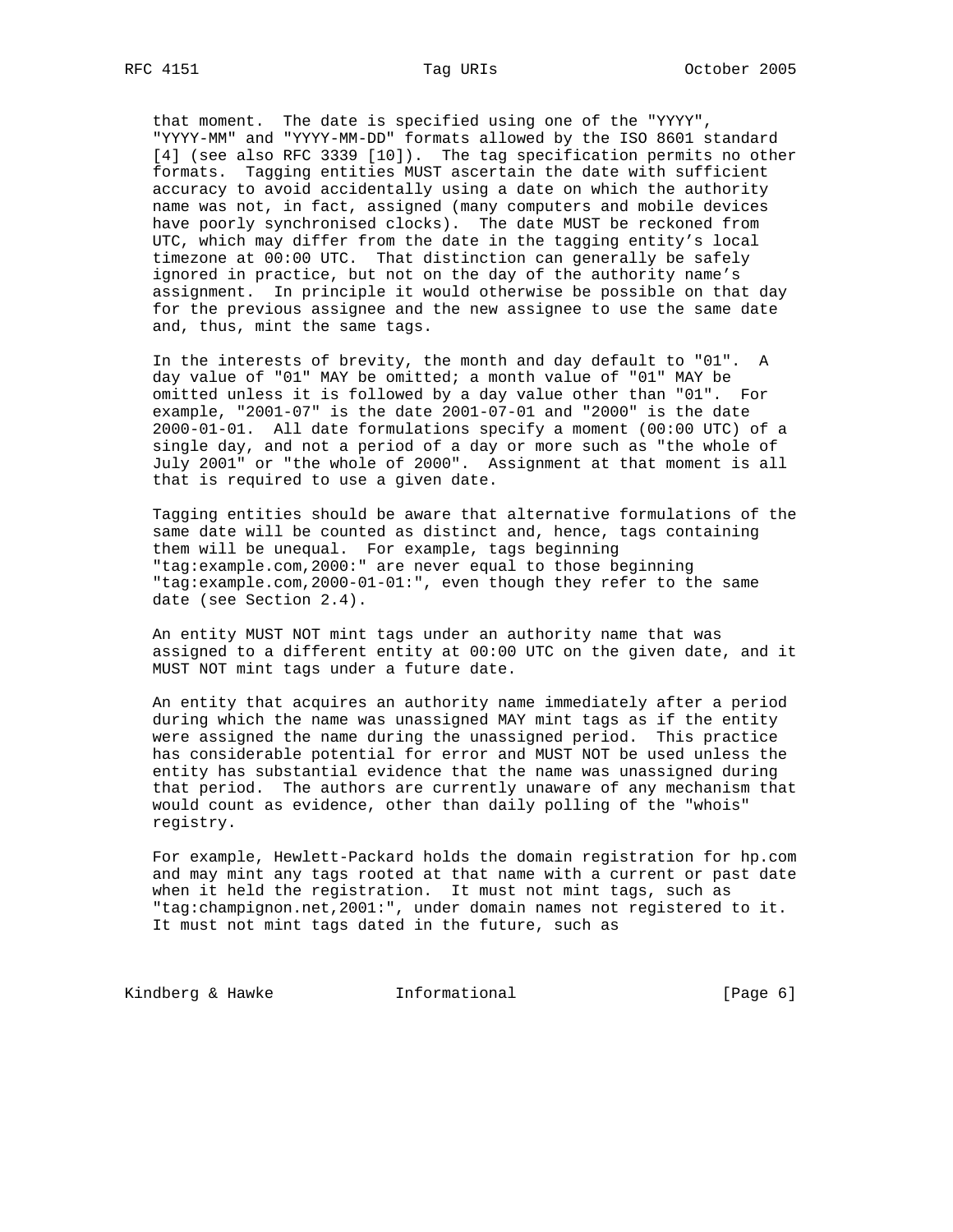"tag:hp.com,2999:". If it obtains assignment of "extremelyunlikelytobeassigned.org" on 2001-05-01, then it must not mint tags under "extremelyunlikelytobeassigned.org,2001-04-01" unless it has evidence proving that name was continuously unassigned between 2001-04-01 and 2001-05-01.

 A tagging entity mints specific identifiers that are unique within its context, in accordance with any internal scheme that uses only URI characters. Tagging entities SHOULD use record-keeping procedures to achieve uniqueness. Some tagging entities (e.g., corporations, mailing lists) consist of many people, in which case group decision-making SHOULD also be used to achieve uniqueness. The outcome of such decision-making could be to delegate control over parts of the namespace. For example, the assignees of example.com could delegate control over all tags with the prefixes "tag:example.com,2004:fred:" and "tag:example.com,2004:bill:", respectively, to the individuals with internal names "fred" and "bill" on 2004-01-01.

#### 2.3. Resolution of Tags

 There is no authoritative resolution mechanism for tags. Unlike most other URIs, tags can only be used as identifiers, and are not designed to support resolution. If authoritative resolution is a desired feature, a different URI scheme should be used.

# 2.4. Equality of Tags

 Tags are simply strings of characters and are considered equal if and only if they are completely indistinguishable in their machine representations when using the same character encoding. That is, one can compare tags for equality by comparing the numeric codes of their characters, in sequence, for numeric equality. This criterion for equality allows for simplification of tag-handling software, which does not have to transform tags in any way to compare them.

## 3. Security Considerations

 Minting a tag, by itself, is an operation internal to the tagging entity, and has no external consequences. The consequences of using an improperly minted tag (due to malice or error) in an application depends on the application, and must be considered in the design of any application that uses tags.

 There is a significant possibility of minting errors by people who fail to apply the rules governing dates, or who use a shared (organizational) authority-name without prior organization-wide agreement. Tag-aware software MAY help catch and warn against these

Kindberg & Hawke **Informational Example 2** [Page 7]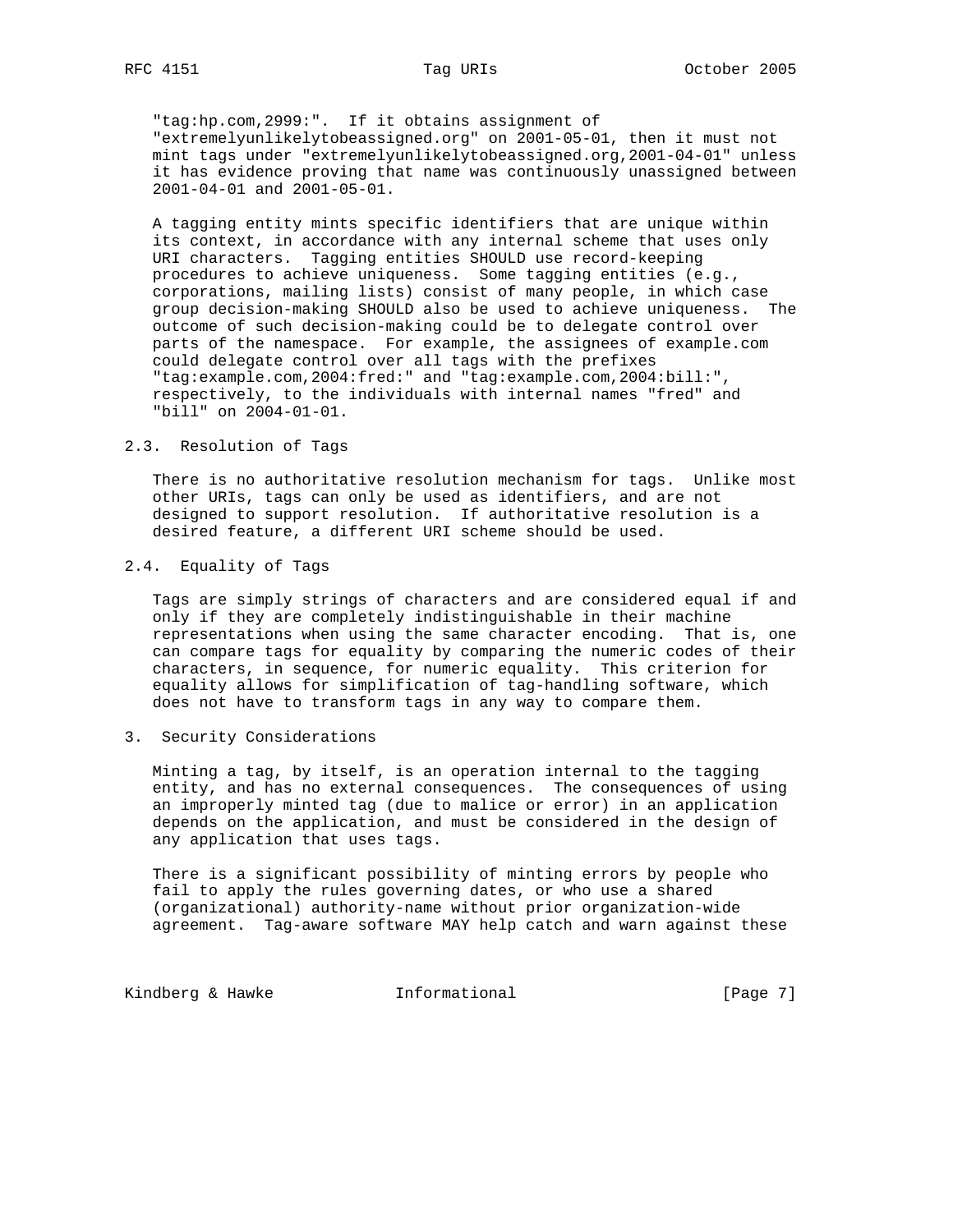errors. As stated in Section 2, however, to allow for future expansion, software MUST NOT reject tags which do not conform to the syntax specified in Section 2.

 A malicious party could make it appear that the same domain name or email address was assigned to each of two or more entities. Tagging entities SHOULD use reputable assigning authorities and verify assignment wherever possible.

 Entities SHOULD also avoid the potential for malicious exploitation of clock skew, by using authority names that were assigned continuously from well before to well after 00:00 UTC on the date chosen for the tagging entity -- preferably by intervals in the order of days.

4. IANA Considerations

 The IANA has registered the tag URI scheme as specified in this document and summarised in the following template:

URI scheme name: tag

Status: permanent

URI scheme syntax: see Section 2

 Character encoding considerations: percent-encoding is allowed in 'specific' and 'fragment' components (see Section 2)

Intended usage: see Section 1 and Section 2.3

 Applications and/or protocols that use this URI scheme name: Any applications that use URIs as identifiers without requiring dereference, such as RDF, YAML, and Atom.

Interoperability considerations: none

Security considerations: see Section 3

Relevant publications: none

 Contact: Tim Kindberg (timothy@hpl.hp.com) and Sandro Hawke (sandro@w3.org)

Author/Change controller: Tim Kindberg and Sandro Hawke

Kindberg & Hawke **Informational Example 2** [Page 8]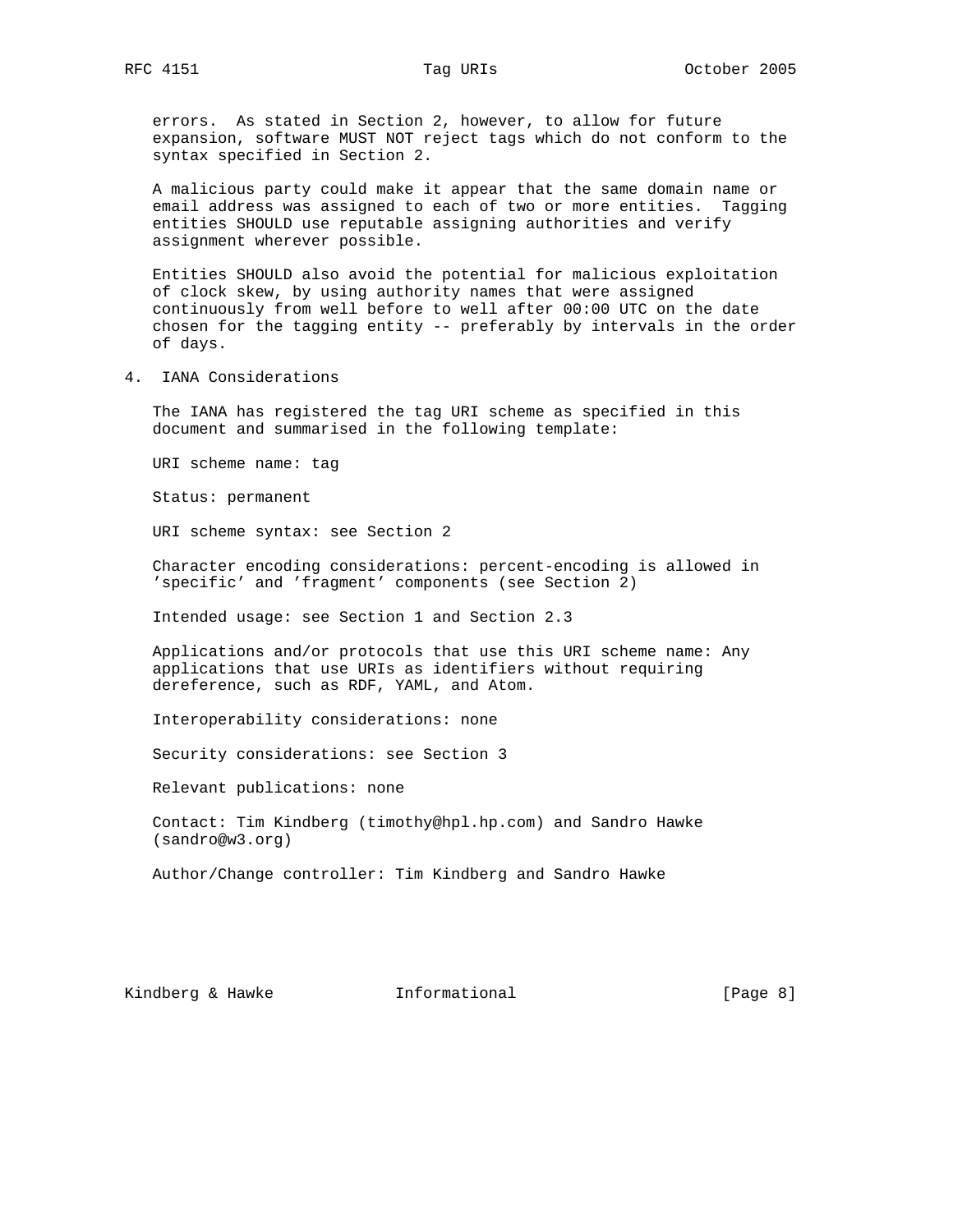# 5. References

- 5.1. Normative References
	- [1] Berners-Lee, T., Fielding, R., and L. Masinter, "Uniform Resource Identifier (URI): Generic Syntax", STD 66, RFC 3986, January 2005.
	- [2] Crocker, D., Ed. and P. Overell, "Augmented BNF for Syntax Specifications: ABNF", RFC 2234, November 1997.
	- [3] Mockapetris, P., "Domain names implementation and specification", STD 13, RFC 1035, November 1987.
	- [4] "Data elements and interchange formats -- Information interchange -- Representation of dates and times", ISO (International Organization for Standardization) ISO 8601:1988, 1988.
- 5.2. Informative References
	- [5] Leach, P. and R. Salz, "UUIDs and GUIDs", Work in Progress, 1997.
	- [6] "Information technology Open Systems Interconnection Remote Procedure Call (RPC)", ISO (International Organization for Standardization) ISO/IEC 11578:1996, 1996.
	- [7] "Specification of abstract syntax notation one (ASN.1)", ITU-T recommendation X.208, (see also RFC 1778), 1988.
	- [8] Mealling, M., "A URN Namespace of Object Identifiers", RFC 3061, February 2001.
	- [9] Paskin, N., "Information Identifiers", Learned Publishing Vol. 10, No. 2, pp. 135-156, (see also www.doi.org), April 1997.
	- [10] Klyne, G. and C. Newman, "Date and Time on the Internet: Timestamps", RFC 3339, July 2002.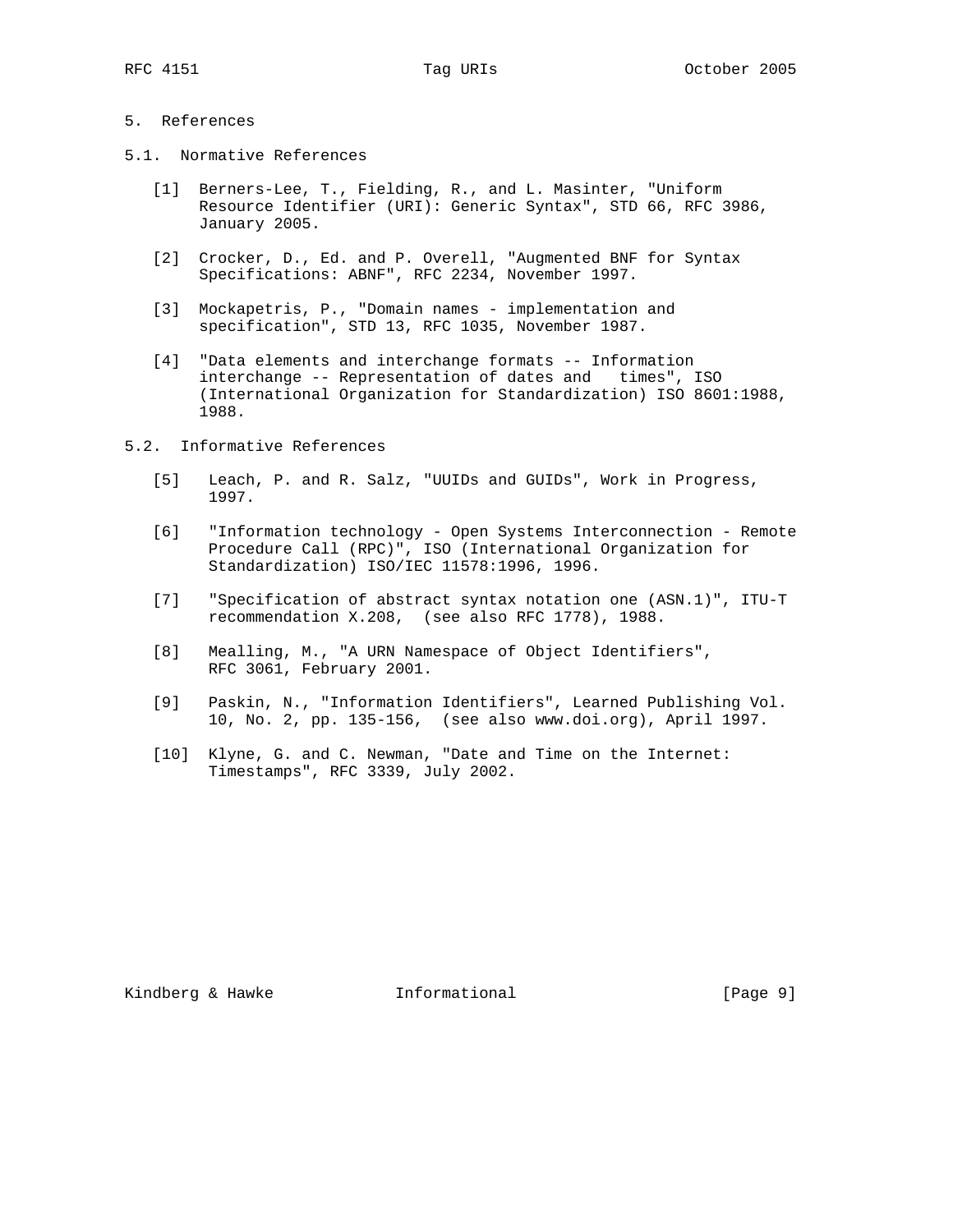Authors' Addresses

 Tim Kindberg Hewlett-Packard Corporation Hewlett-Packard Laboratories Filton Road Stoke Gifford Bristol BS34 8QZ UK

 Phone: +44 117 312 9920 EMail: timothy@hpl.hp.com

 Sandro Hawke World Wide Web Consortium 32 Vassar Street Building 32-G508 Cambridge, MA 02139 USA

 Phone: +1 617 253-7288 EMail: sandro@w3.org

Kindberg & Hawke **Informational** [Page 10]